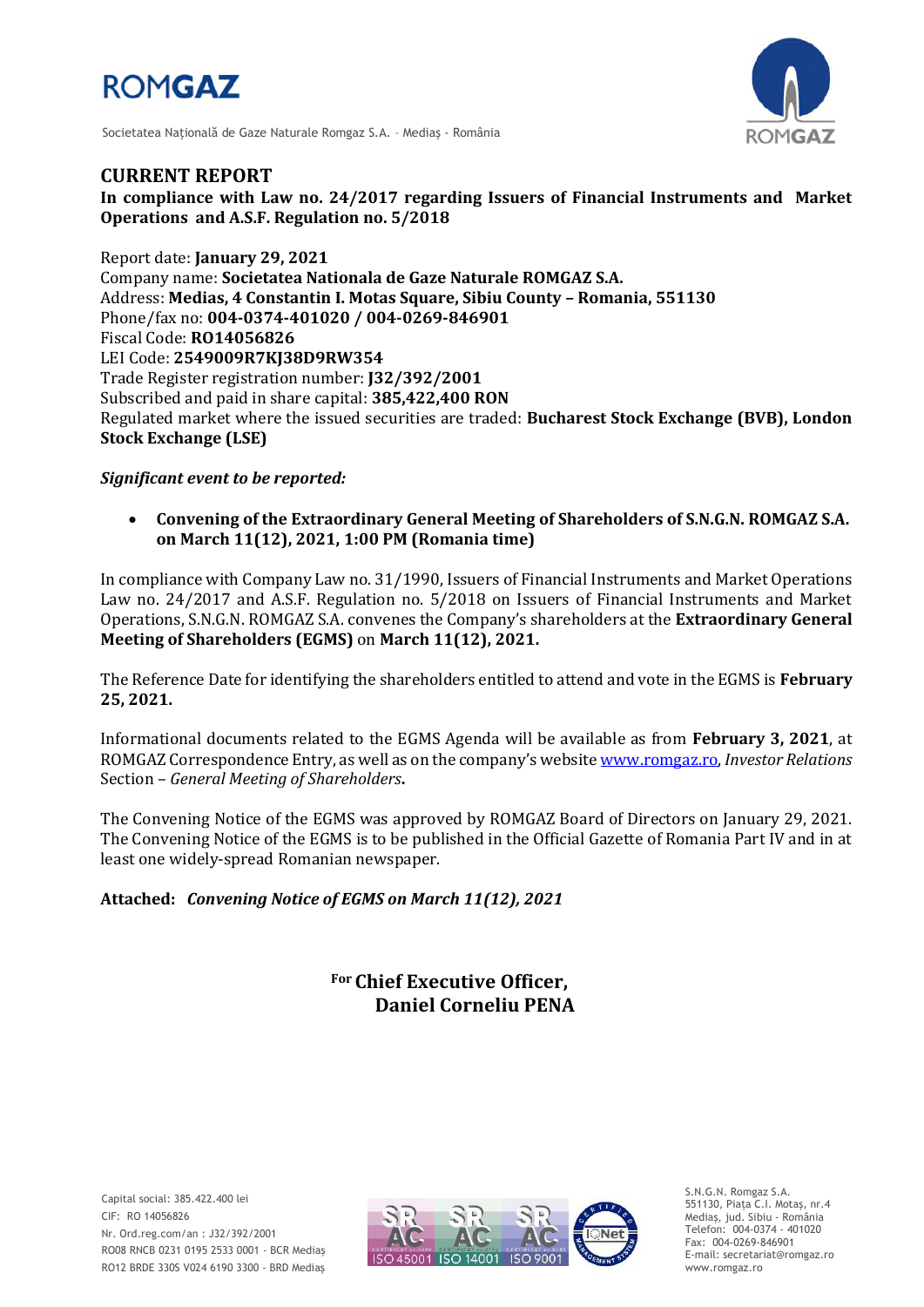

Societatea Naţională de Gaze Naturale Romgaz S.A. – Mediaş - România



## **C O N V E N I N G N O T I C E**

The Board of Directors of S.N.G.N. "ROMGAZ" - S.A., a company managed in an one-tier system, incorporated and operating under the laws of Romania, registered with the Trade Register Office of Sibiu Court under number J32/392/2001, fiscal code RO 14056826, having its headquarters at Medias, 4 Constantin Motas Square, Sibiu County, with a subscribed and paid up share capital of RON **385,422,400** (hereinafter referred to as "ROMGAZ" or the "Company"),

#### **CONVENES**

**the Ordinary General Meeting of Shareholders (OGMS) on March 11, 2021**, at **1:00 pm** (Romania Time) at the SNGN ROMGAZ SA working point located in Bucharest, Sector 1, 59 Grigore Alexandrescu Street, 5th floor, having the following:

#### **AGENDA**

- **Item 1 Notification on the status of transferring assets to Filiala de Înmagazinare Gaze Naturale DEPOGAZ Ploiești S.R.L.**
- **Item 2 Authorise the Chairman and the Secretary of the meeting to sign the Resolution of the Ordinary General Meeting of Shareholders**

Only shareholders who are registered as S.N.G.N. "ROMGAZ" S.A. shareholders on **February 25, 2021** (the "Reference Date") in the Company's Register of Shareholders kept and issued by Depozitarul Central S.A. (Central Depositary) may attend and cast their votes in OGMS.

Informational documents related to the items of the OGMS agenda, the draft of resolutions proposed to be adopted by OGMS will be available as from **February 3, 2021,** on working days, at the registry desk of the Company located in Medias, 4 Constantin Motas Square, Sibiu County, Romania, postal code 551130 ("ROMGAZ Correspondence Entry") as well as on the website of the Company [\(www.romgaz.ro\)](http://www.romgaz.ro/). **ROMGAZ Correspondence Entry** is open between hours 7:30 am – 3:30 pm (Romania Time), except for non-business days and public holidays. The shareholders of the Company may obtain, upon request, copies of the documents related to the items included on the OGMS agenda.

One or more shareholders representing, individually or jointly, at least 5% of the share capital of the Company may demand, through a request submitted to the Board of Directors of the Company:

- a) the insertion of additional items on the agenda of the OGMS;
- b) approval of draft OGMS resolutions for the items included on the agenda of the OGMS or for new items proposed to be included on the agenda.



S.N.G.N. Romgaz S.A. 551130, Piața C.I. Motaş, nr.4 Mediaş, jud. Sibiu - România Telefon: 004-0374 - 401020 Fax: 004-0269-846901 E-mail: secretariat@romgaz.ro www.romgaz.ro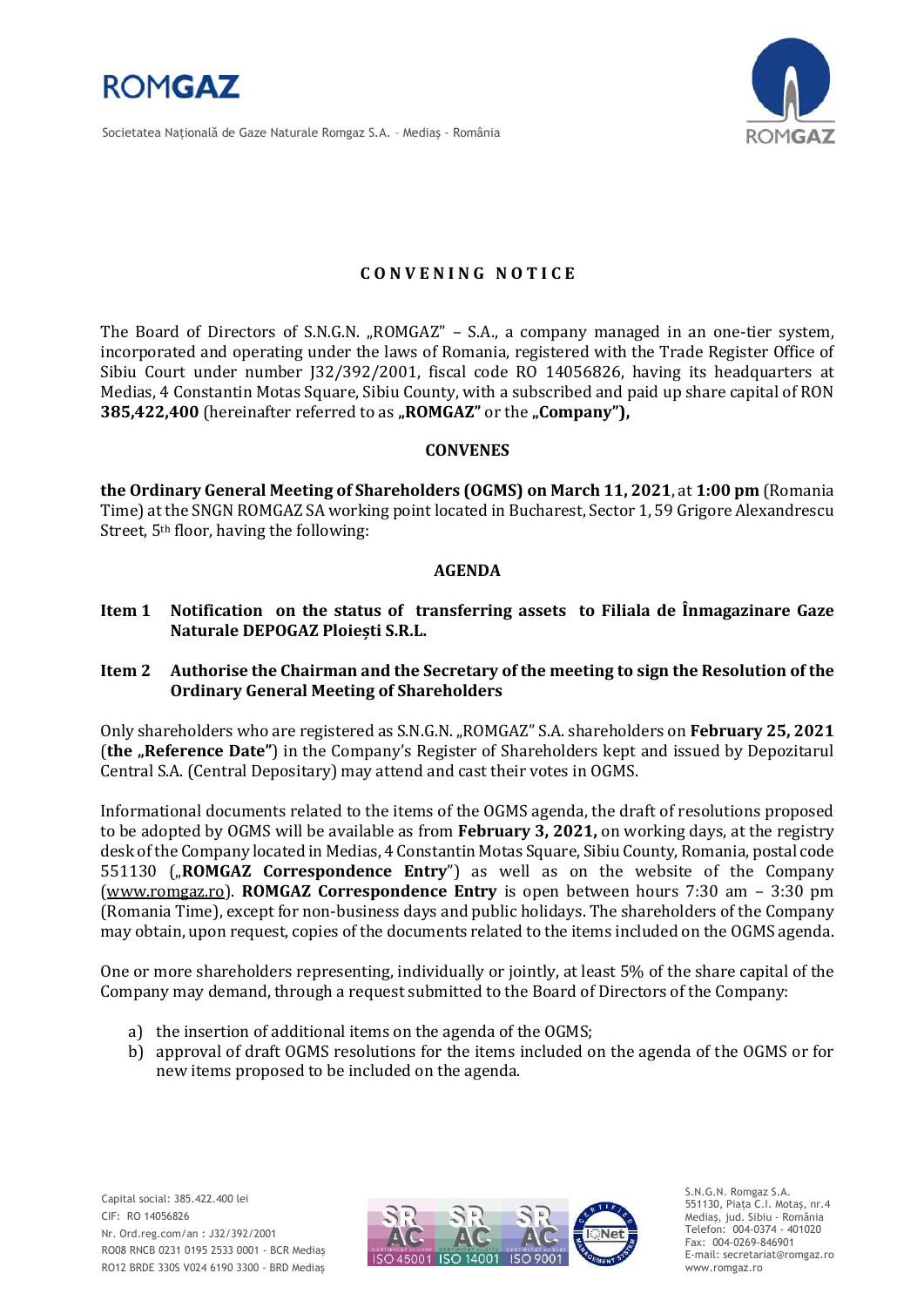The request to add new items on the agenda of the OGMS shall be made in writing and it will fulfil cumulatively the following conditions:

- a) it will include the last and first name, identity card type, serial number and number of the identity card, permanent residence or residence, as the case may be, and citizenship of the shareholder/shareholders, if the request is filed by one or more shareholders acting as natural person, and/or the name, registered office address, the shareholder/shareholders registration number and the name of the institution/authority where the shareholder, legal person, has applied to obtain the legal status, if the request is filed by one or more shareholders acting as legal persons;
- b) it will include, as the case may be, the last name, first name, personal identification number and citizenship of the legal representative/representatives who file the request on behalf of the shareholder/shareholders;
- c) it will include, as the case may be, the last name, first name, personal identification number and citizenship of the conventional representative/representatives, natural persons, and/or name, registration number of the shareholder/shareholders and the name of the institution/authority where the shareholder, legal entity, has applied to obtain the legal status, and the last name and first name of the legal representative of the conventional representative/representatives of the shareholder/shareholders, legal persons, who file the request on behalf and on account of the shareholder/shareholders;
- d) it will include the request to add new items on the agenda of the OGMS;
- e) it will include the request to submit for approval to OGMS the draft resolutions for the new items included in the request to add new items on the agenda;
- f) it will include the shareholder's, legal representative's or the conventional representative's signature, as the case may be,
- g) it will have as annex the draft resolution/resolutions submitted for approval of OGMS, and, as the case may be, the power of attorney mandating the conventional representative to request new items on the agenda of OGMS, on behalf and on the account of the shareholder/shareholders;
- h) it will be sent to and registered at ROMGAZ Correspondence Entry, in Romanian or English, by any type of courier service with proof of delivery, or by e-mail with incorporated extended electronic signature, in accordance with Law no. 455/2001 on the electronic signature, at [secretariat.aga@romgaz.ro](mailto:secretariat.aga%40romgaz.ro) by **February 19, 2021, 3:30 pm** (Romania Time). Both means of transmission shall be clearly marked with capital letters "FOR THE ORDINARY GENERAL MEETING OF SHAREHOLDERS OF MARCH 11, 2021".

The request for OGMS approval of draft resolutions for the items included on the agenda of OGMS shall be in writing, and, it will fulfil cumulatively the following conditions:

- a) it will include the last and first name, the identity card type, serial number and number, permanent residence or residence, as the case may be, and citizenship of the shareholder, if the request is filed by a shareholder, natural person, or the name, registered office address, the shareholder registration number and the institution/public authority where the shareholder, legal entity, has applied to obtain the legal status, if the request is filed by a shareholder acting as legal entity;
- b) it will include, as the case may be, the last name, first name, personal identification number and citizenship of the legal representative who files the request on behalf of the shareholder;
- c) as the case may be, to include the last and first name, personal identification number, address and citizenship of the conventional representative natural person, or the name, registration number of the shareholder and the name of the public institution/authority where the legal person shareholder recorded to obtain legal personality, as well as the last and first name of the conventional representative's legal representative, legal person making the request on behalf and on account of the shareholder;
- d) to include the request to submit for OGMS approval of one or more resolution drafts for the items on the agenda;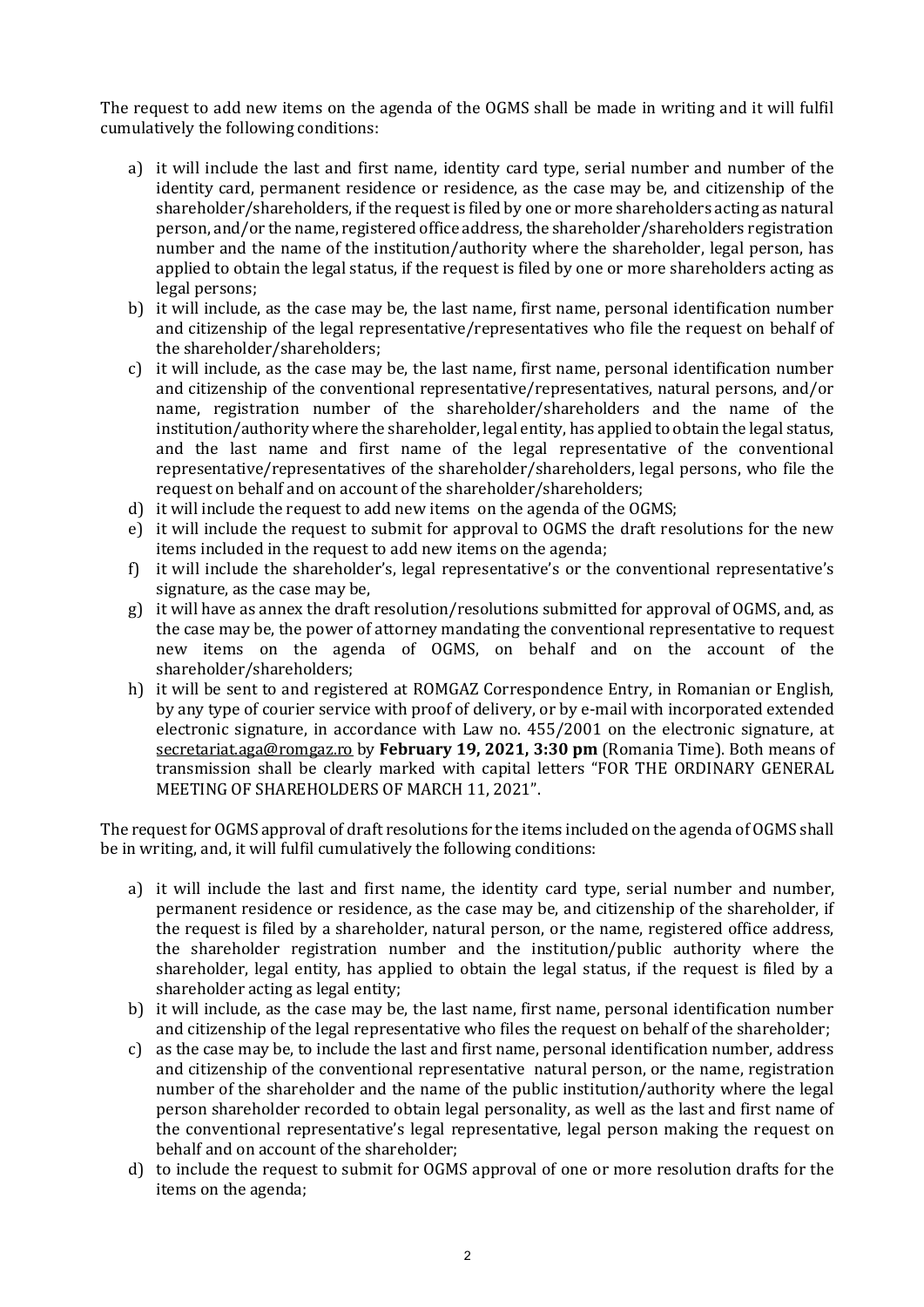- e) the signature of the shareholder, legal representative or as the case may be of the conventional representative;
- f) to attach the resolution draft/drafts requested to be submitted for approval of the OGMS and as the case may be, the power of attorney based on which the conventional representative expresses the request to submit for OGMS approval one or more resolution drafts for the items on the agenda, for and on behalf of the shareholder/shareholders;
- g) it will be sent to and registered at ROMGAZ Correspondence Entry, in Romanian or English, by any type of courier service with proof of delivery, or by e-mail with incorporated extended electronic signature, in accordance with Law no. 455/2001 on the electronic signature, at [secretariat.aga@romgaz.ro](mailto:secretariat.aga%40romgaz.ro) by **February 19, 2021, 3:30 pm** (Romania Time). Both means of transmission shall be clearly marked with capital letters "FOR THE ORDINARY GENERAL MEETING OF SHAREHOLDERS OF MARCH 11, 2021".

Starting with **February 24, 2021** the requests to add one or more additional items on the OGMS agenda, as well as the requests to submit for approval of the OGMS resolution drafts for the items included on the OGMS agenda may be reviewed at ROMGAZ Correspondence Entry or at <https://www.romgaz.ro/en/aga>

Company shareholders may address questions and request an answer to such questions related to items on the OGMS agenda.

The application requesting an answer to the addressed questions related to the items of the OGMS agenda, shall be made in writing and it will fulfil cumulatively the following conditions:

- a) the last and first name, type of identity document, series and number of the identity document, address and, as the case may be, residence and citizenship of the shareholder if the application is made by a shareholder natural person, or the name, address of the registered office, registration number of the shareholder and the name of the public institution/authority where the legal person shareholder is registered to obtain legal personality, if the application is made by a legal person shareholder;
- b) as the case may be, to include the first and last name, personal identification number and citizenship of the legal representative that makes the request on behalf and on account of the shareholder;
- c) as the case may be, to include the last and first name, personal identification number, address and citizenship of the conventional representative natural person, or the name, registration number of the shareholder and the name of the public institution/authority where the legal person shareholder recorded to obtain legal personality, as well as the last and first name of the conventional representative's legal representative, legal person making the request on behalf and on account of the shareholder;
- d) to include the request to receive an answer to the addressed questions related to the items on the OGMS agenda by indicating such questions;
- e) the signature of the shareholder, of the legal representative or a the case may be of the conventional representative;
- f) as the case may be, to attach the power of attorney based on which the conventional representative files the application to receive an answer to the questions related to the OGMS agenda, on behalf and on account of the shareholders;
- g) it will be sent to and registered at ROMGAZ Correspondence Entry, in Romanian or English, by any type of courier service with proof of delivery, or by e-mail with incorporated extended electronic signature, in accordance with Law no. 455/2001 on the electronic signature, at [secretariat.aga@romgaz.ro](mailto:secretariat.aga%40romgaz.ro) by **March 4, 2021, 3:30 pm** (Romania Time). Both means of transmission shall be clearly marked with capital letters "FOR THE ORDINARY GENERAL MEETING OF SHAREHOLDERS OF MARCH 11, 2021".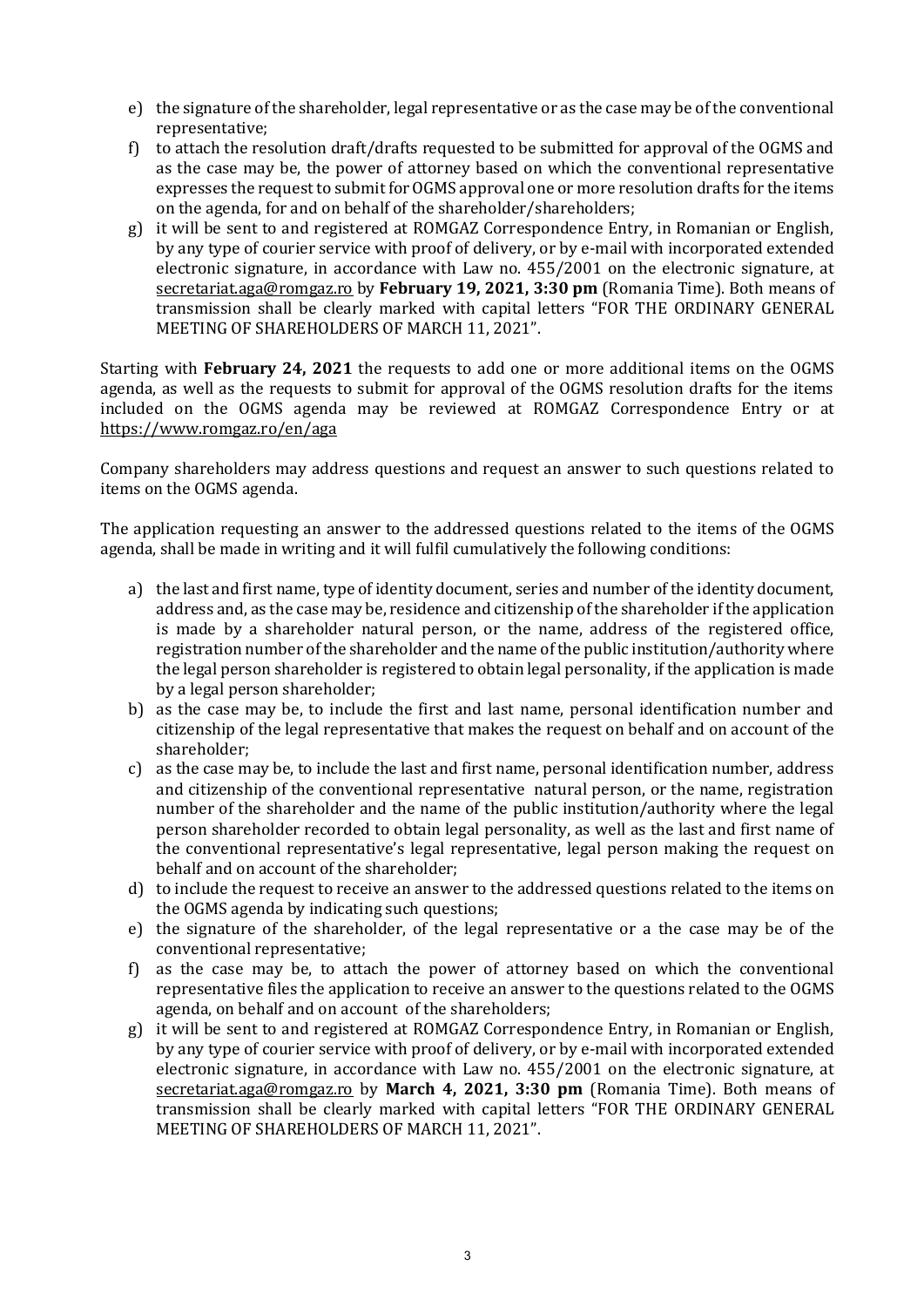Shareholders registered on the Reference Date in the Company's Register of Shareholders kept and issued by Depozitarul Central S.A. may attend the OGMS and may vote:

- i. in person direct vote;
- ii. through a representative with a special or general power of attorney;
- iii. by correspondence.

The special power of attorney form:

- a) will be available, in Romanian and English, as from **February 3, 2021** at ROMGAZ Correspondence Entry and on the Company's web page <https://www.romgaz.ro/en/aga>
- b) will include the shareholder identification method, the number of owned shares, as well as the voting options "for" or "against" or "abstain" for every issue to be voted upon;
- c) will be updated by the Company if new items are added on the agenda of the OGMS;
- d) will be filled in and signed by the shareholder, in three counterparts: one for the shareholder, one for the representative, and one for the Company.

The general power of attorney will be awarded by the shareholder acting as client, only to an agent as it is defined under Art. 2, Par. 1, point 20 of Law No. 24/2017 on issuers of financial instruments and market operations, or to an attorney-at-law.

If the representative of the shareholder/shareholders is a credit institution providing custodial services, it may participate and vote in the GMS if it gives an affidavit, signed by the credit institution's legal representative, stating:

- a) clearly, the name of the shareholders on whose behalf the credit institution participates and votes in the GMS;
- b) that the credit institution provides custodial services for that respective shareholder;

The special powers of attorney, the general powers of attorney and the affidavits of the credit institutions providing custodial services for one or more shareholders shall be transmitted/submitted in original copy, in Romanian or English the shareholder or by the credit institution, as the case may be, to ROMGAZ Correspondence Entry by any form of courier service with proof of delivery no later than **March 9, 2021, 11:00 am** (Romania Time), in sealed envelope, clearly marked with capital letters "FOR THE ORDINARY GENERAL MEETING OF SHAREHOLDERS OF MARCH 11, 2021".

The special powers of attorney, the general powers of attorney and the affidavits of the credit institutions providing custodial services for one or more shareholders, may be also sent by e-mail to the company at: [secretariat.aga@romgaz.ro](mailto:secretariat.aga%40romgaz.ro) having attached an incorporated extended electronic signature in accordance with Law No. 455/2001 on electronic signature, no later than **March 9, 2021, 11:00 am** (Romania Time).

The capacity as legal representative may be also proved by providing an excerpt issued by the Trade Register (or by another institution of similar authority of the resident country of the shareholder being a foreign legal person), in original or certified true copy, in case the shareholder did not provide, for whatever reason, appropriate information on his or her legal representative, to Depozitarul Central SA/participant, within 3 months from the date of his or her appointment/replacement.

Documents proving the capacity as legal representative, prepared in a foreign language other than English, will be accompanied by their certified translation into Romanian or English.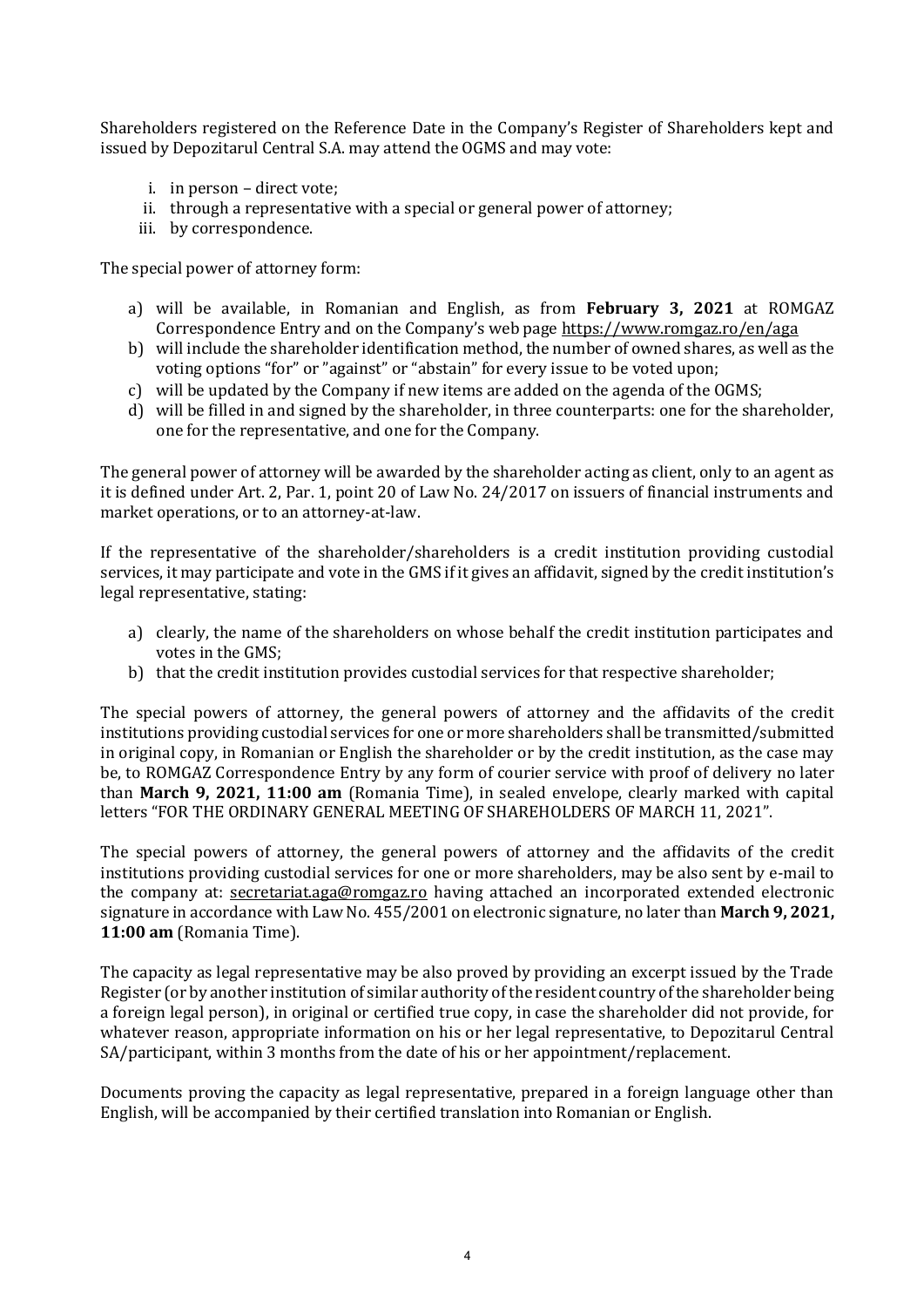The shareholders of the Company may vote by correspondence, prior to OGMS, by using the voting ballot form for the vote by correspondence (the "Voting Ballot").

The Voting Ballot:

- a) will be available, in Romanian and English, as from **February 3, 2021** at ROMGAZ Correspondence Entry and on the Company's web page ([https://www.romgaz.ro/en/aga\)](https://www.romgaz.ro/en/aga);
- b) will provide the shareholder's identification method, the number of owned shares and the voting options "for" or "against" or "abstain" for each issue to be voted upon;
- c) will be updated by the Company if new items are added on the agenda of the OGMS;

The Voting Ballots shall be transmitted as original copies, in Romanian or English, to ROMGAZ Correspondence Entry, by any form of courier service with proof of delivery, or by e-mail at: [secretariat.aga@romgaz.ro,](mailto:secretariat.aga%40romgaz.ro) having attached an incorporated extended electronic signature in accordance with Law No. 455/2001 on electronic signature, no later **March 9, 2021, 11:00 am**  (Romania Time), clearly marked with capital letters "FOR THE ORDINARY GENERAL MEETING OF SHAREHOLDERS OF MARCH 11, 2021".

If new items are added on the Agenda, after publishing the Convening Notice, the templates of the special power of attorney and Voting Ballot will be available at ROMGAZ Correspondence Entry and on the Company web page [\(https://www.romgaz.ro/en/aga\)](https://www.romgaz.ro/en/aga), as from **February 24, 2021**.

The Voting Ballots/ special or general powers of attorney which are not received at ROMGAZ Correspondence Entry or by e-mail until **March 9, 2021, 11:00 am** (Romania Time) shall not be counted for establishing the existence / non-existence of the majority of validly cast votes in the OGMS.

If the agenda is supplemented/ updated and the shareholders do not submit their updated power of attorney and/or Voting Ballots, the special power of attorney and the Voting Ballots submitted prior to supplementation/update of the agenda shall be taken into account, only for the items included in the initial agenda, also included in the supplemented/updated agenda, for which they were issued.

Shareholders access in the meeting room, authorized to attend the OGMS, is allowed based on simple proof of identity, as follows:

- a) in case of shareholders being natural persons based on the identity document;
- b) in case of legal representative of the shareholder, legal person based on the identity document or of documents certifying the quality as legal representative of the shareholder legal person;
- c) in case of a conventional representative, the documents provided at letters a) or b) above, together with the special or general power of attorney.

Should the statutory quorum for convening the OGMS not be met on the first date, namely **March 11, 2021** the OGMS shall be convened on **March 12, 2021 at 1:00 pm** (Romania Time), at the same venue and with the same agenda. In the event of a new convening, **the Reference Date** for identifying the shareholders entitled to attend and vote in the OGMS is the same, namely **February 25, 2021.**

The rules established in this convening notice for organizing the OGMS meeting on March 11, 2021, shall be supplemented by legal provisions applicable to public companies whose shares are traded on the securities market.

In case of conflict between the rules established in this convening notice and the legal provisions, the legal provisions applicable to public companies whose shares are traded on the securities market shall be applied.